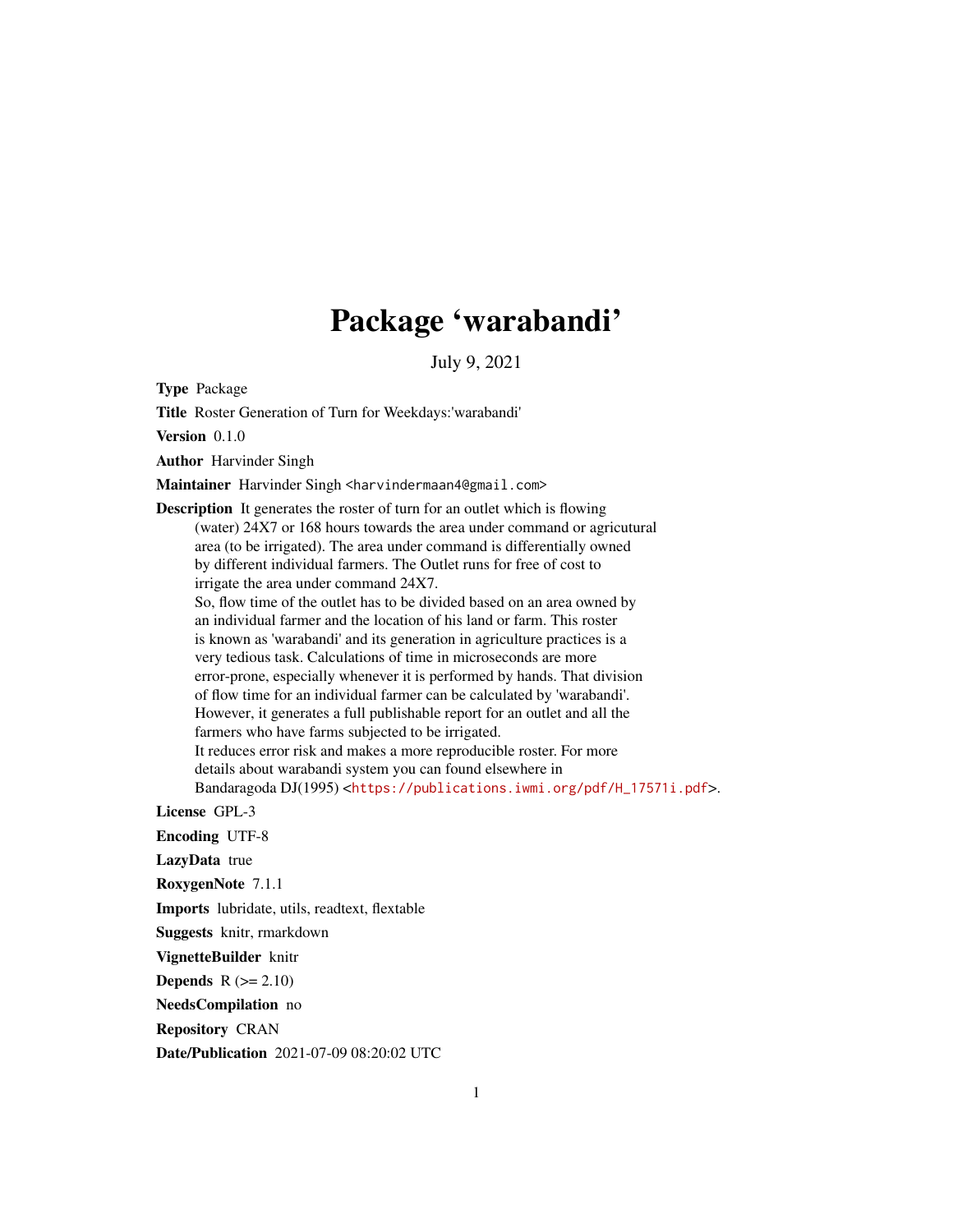### <span id="page-1-0"></span>R topics documented:

| Index |  |  |  |  |  |  |  |  |  |  |  |  |  |  |  |  |  |  |
|-------|--|--|--|--|--|--|--|--|--|--|--|--|--|--|--|--|--|--|
|       |  |  |  |  |  |  |  |  |  |  |  |  |  |  |  |  |  |  |
|       |  |  |  |  |  |  |  |  |  |  |  |  |  |  |  |  |  |  |
|       |  |  |  |  |  |  |  |  |  |  |  |  |  |  |  |  |  |  |

finalReport *Warabandi data for generate after making for calculation*

#### Description

Warabandi data for generate after making for calculation

#### Usage

data(finalReport)

#### Format

It comprises all data required to mention in the final report

warabandi *Warabandi*

#### Description

To generate a roster for a week (168 hrs. or 24X7) as used in warabandi system. Flow time of a watercourse to an individual farmer calculate based on their holding area (bigga or hectares), This flow time roster generated by this function known as "warabandi" in canal irrigated agricultural areas (Punjab, Rajasthan, Haryana and Some areas of Pakistan)

#### Usage

warabandi(file, output = c(TRUE, FALSE), nof)

#### Arguments

| file   | $=$ Contains data for calculation        |
|--------|------------------------------------------|
| output | $=$ TRUE or FALSE to write output file   |
| nof    | $=$ "My_report" specify output file name |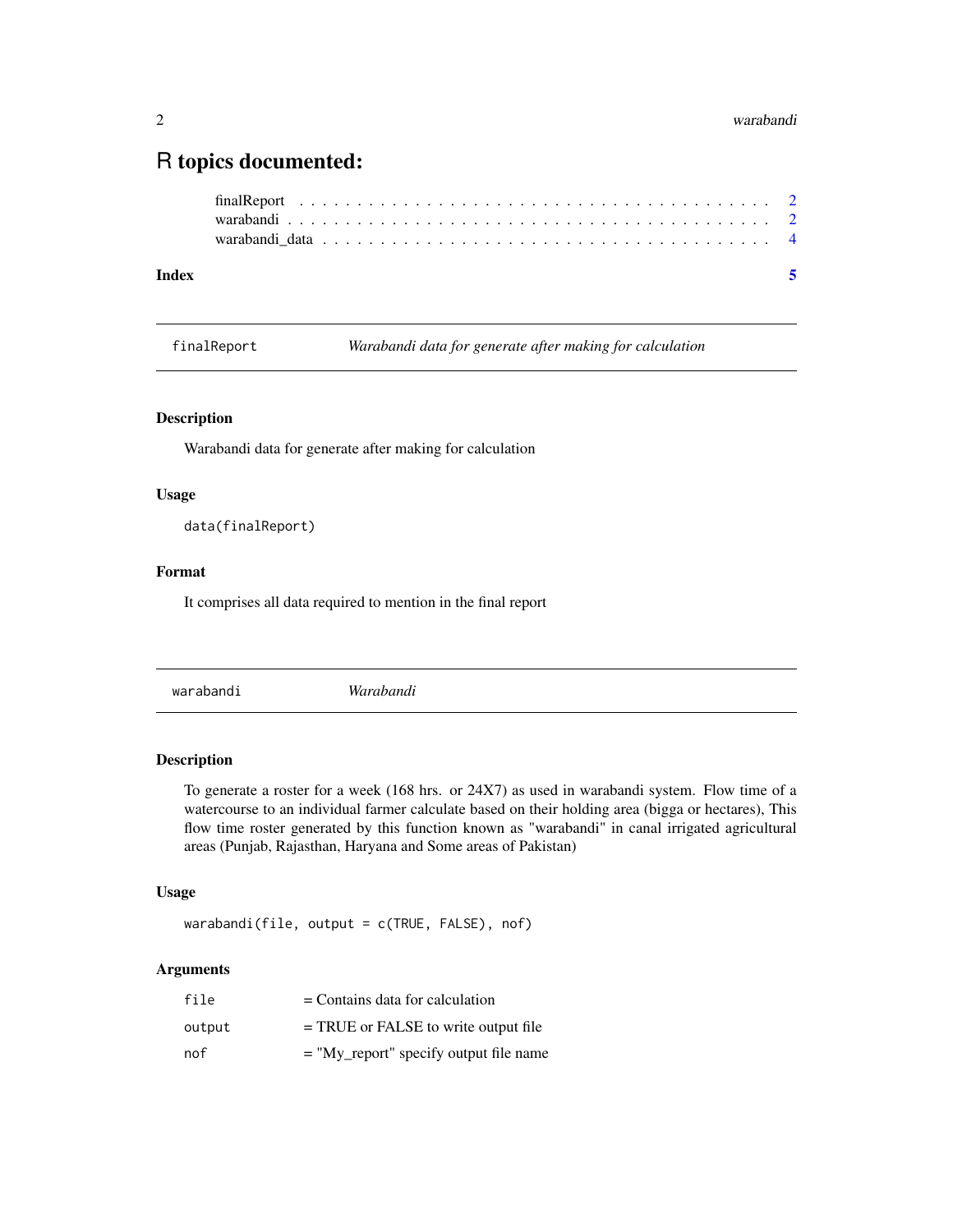#### warabandi 3

#### Details

A regulated irrigation system, from source (reservoir or river) down to gate of farm known as 'nakka' known as warabandi. Water from reservoir or source is carried out by main canal which supplies sub-canal or sub-distributaries. Sub-distributaries run with full supply to secondary-subdistributaries with rotations. These secondary-sub-distributaries supplies to watercourse through outlets. For water supply to different farms or fields situated along the web of watercourse by a time roster of week i.e., "Warabandi". Watercourse runs at full supply when secondary-sub-distributaries are in flow. This is  $3^\circ$  distributary system. The main objective of warabandi is to attain maximum efficiency of water use by implementing water scarcity on every user. Warabandi justifies equality and safe guards to every farmer even in the case of farm is located at the end of the watercourse. The roster of turn in the first we have to define various terminology used in warabandi;

#### Bharai:

When water start to fill-up the empty watercourse, time spent to fill the empty watercourse (length of the head to the farm gate i.e., Nakka) or we can say filling time or compensation to the farmer, known as 'bharai'.

#### Jharai:

When tail or end of the watercourse farmer has his turn and head or at the start of watercourse farmer diverted his shared water then rest of the flowed water will goes to the tail end farmer as compensation, i.e., empty time.

#### Rakva:

Culturable area owned by farmer or Area subjected to irrigation. Flow Time per unit area = It is a calculatable time by using following formula;

"168 hours - (Total bharai - Total jharai) / Total culturable command area".

Flow time for farmer<- It is a calculatable time by following formula;

(Flow time per unit area X Area owned by farmer) + (bharai for his field's gate location - jharai for his field's gate location)

#### Roster of turn

Basically, warabandi or roster of turn starts from Monday, 6:00 PM to next Monday, 6:00 PM throughout all week days. Time and date calculation can be done by "lubridate" R package, but it's not able to perform divide and multiplication tasks with numeric. In our knowledge there is no software or package to generate directly warabandi based on data available with "patwari". Data required to generate the warabandi can be found from related irrigation department officer known as "Patwari".

#### Value

A list of different objects i.e. Flow Time per Unit Area, Total rakva, Total bharai, Total jharai, Full week Hours and Final report To generate final report saved output file has to be supplied into My\_file.Rmd by editing it as per your need i.e. format of output document or headers and footers for the output table report.

#### **Note**

Data structure: There should be at least 4 column containing header with; 1. Names of Farmer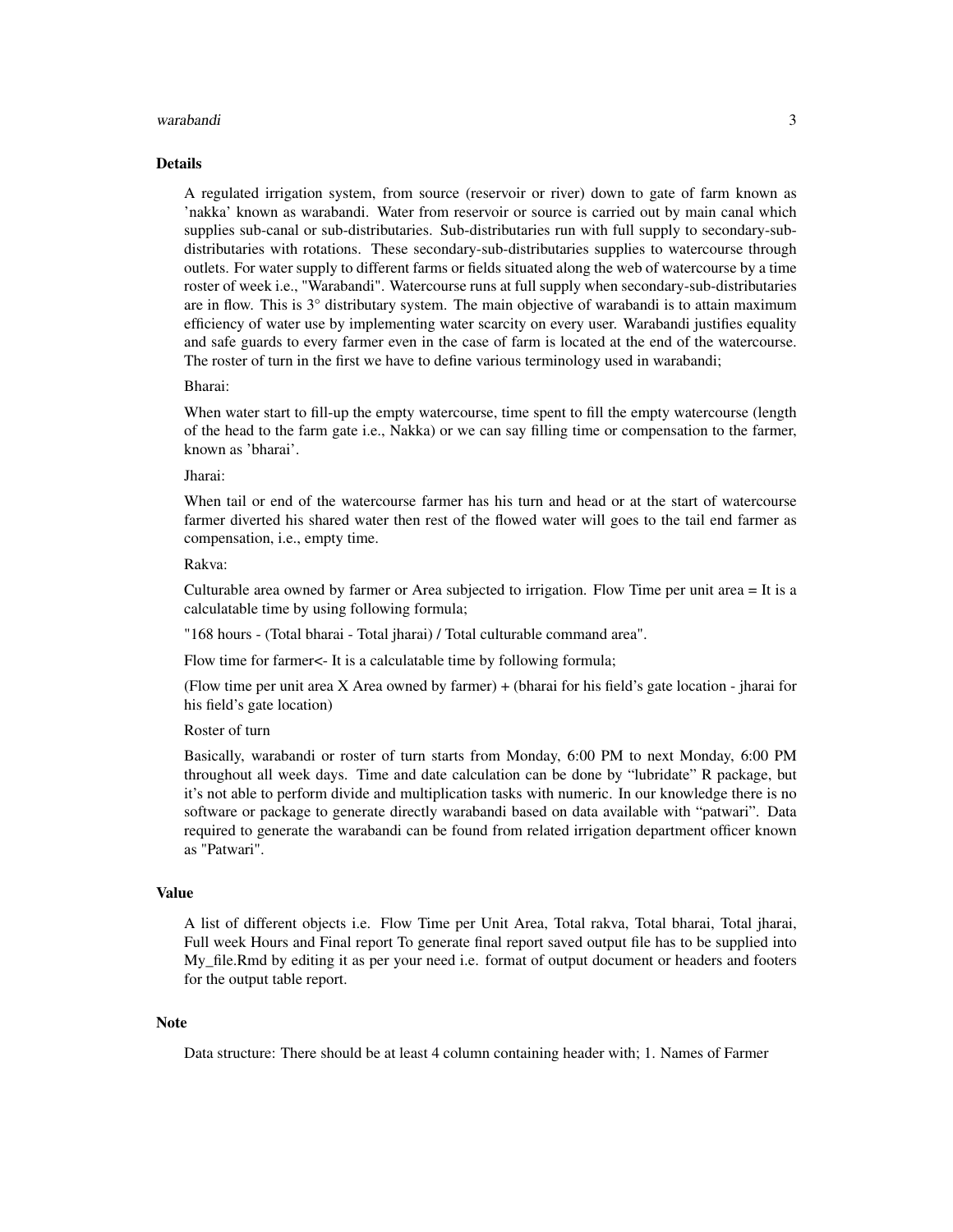<span id="page-3-0"></span>2. Rakva: There can be multiple columns for this section but be sure header should be specified as  $(x.1, x.2, x.3...x.N)$ 

3. Bharai: This column should have data of compensation in the format of H:M (1:10). If there is no compensation to give a farmer then put it as '0:0'.

4. Jharai: This column should have data of Jharai in the same format as described in case of bharai. If there is no jharai to deduct from a farmer flow time then put it as '0:0'.

Input data should be in the ".txt" or ".csv" format. Which can be generated in in any data entry software like excel, libra etc. That's enough to calculate warabandi and it will generate full a week roaster as Output.csv. Output file will be saved in working directory

Required external packages: a) "lubridate" b) "readtext" d) "flextable" Or It can be said: Imports: lubridate readtext flextable

#### Author(s)

Harvinder Singh, PhD scholar, Department of Pharmacology, PGIMER, Chandigarh (160012) harvindermaan4[@]gmail.com ORCID https://orcid.org/0000-0002-6349-3143

#### References

1. G. Asawa.Irrigation and water resources engineering. New Age International, 2006

2. Bandaragoda DJ(1995) <https://publications.iwmi.org/pdf/H\_17571i.pdf>

3. V. Narain. Warabandi as a sociotechnical system for canal water allocation: opportunities and challenges for reform.Water Policy, 10(4):409â422, 2008

4. Ajmera S, Shrivastava RK. Water distribution schedule under warabandi system considering seepage losses for an irrigation project: A case study. Intl. J. Innov. Eng. Tech. 2013;2(4):178-87.

warabandi\_data *Warabandi data required for calculation*

#### **Description**

Warabandi data required for calculation

#### Usage

```
data(warabandi_data)
```
#### Format

It comprises name of farmer, Rakva, bharai, katai etc